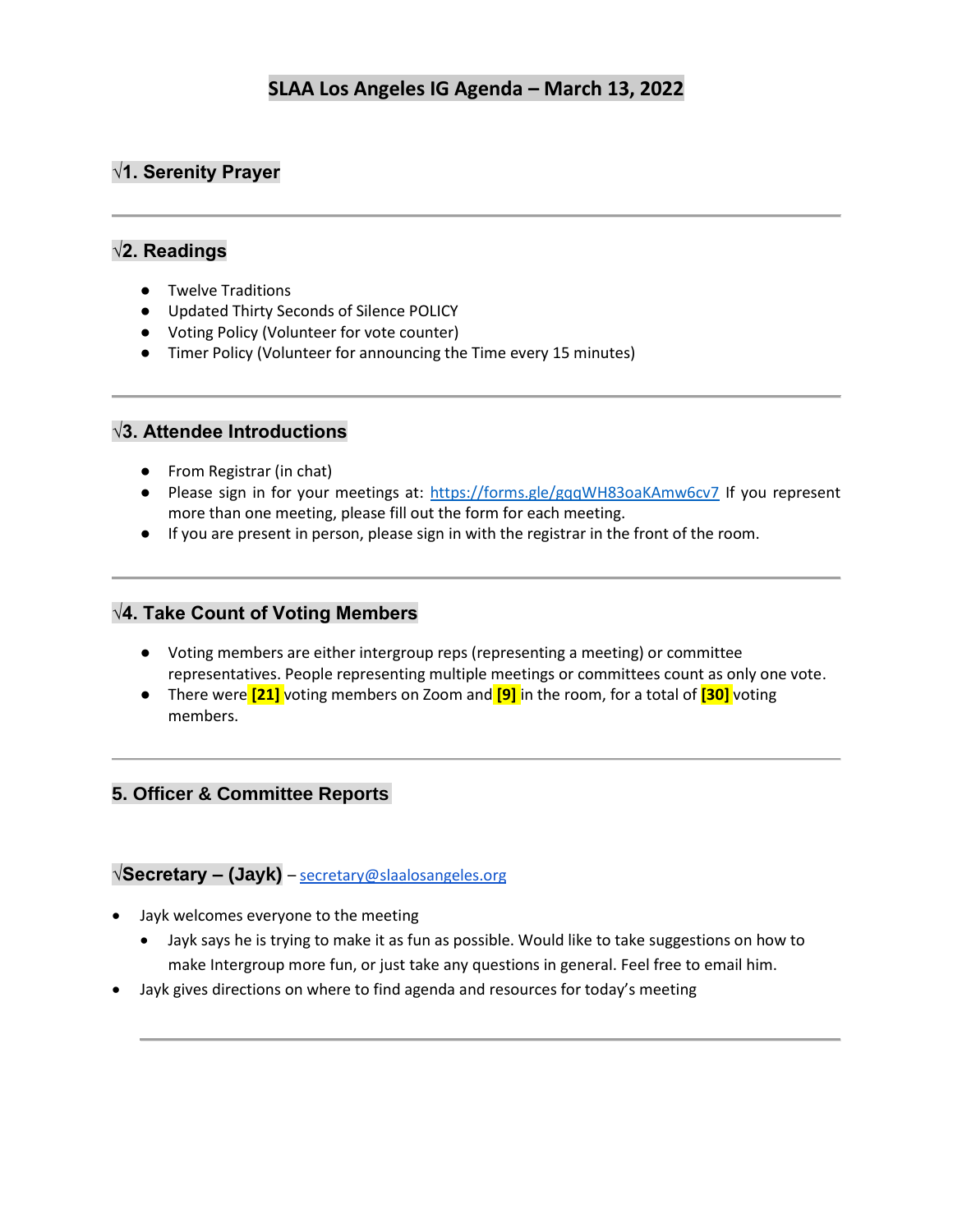### **√Record Keeper – (Danny)**

● Minutes from last month were approved.

*See last month's minutes in Google Drive Intergroup folder: https://tinyurl.com/2cxuu6px* 

### **√Treasurer (OPEN)**

- Our total income for February 2022 was \$4,386.26.
	- Total expenses YTD is \$3,654.22.
	- Total cash in the bank is \$22,211.71.
	- We received \$207.90 for FWS it will be paid in March 2022.
	- H&I new total is \$1,778.16.
	- LA Retreats after paying Serra Retreat Center and all refunds, has a balance of \$3,051.
- Prudent reserve is \$15,000.
- Intergroup cash balances is \$2,174.65.

### **√Bottom Line Editor – (Eoin Thomas)**

- This month we spent 55.13 on 250 copies of the bottom line
- We have another great bottom line. Complete with workshop flyer, comic, articles, and some other fun things.
	- It is available online and in person
	- Please talk to your intergroup reps to pick up the bottom lines. Each get 10 free copies
	- If you would like to submit your experience with step 4, or anything else (i.e. comic, wordsearch), please email bottomline@slaalosangles.org

#### **√Meeting Registrar – (Matthew)**

- There were several emails answered, a lot of newcomers asking about meetings
- All in person meetings have been updated, and if you have any changes or updates, please email registrar@slaalosangeles.org
- Full Report: [https://docs.google.com/document/d/1YRjdlBAnV2Zyg2602Wnb9JKJSZHexgv9/edit?usp=sharing&o](https://docs.google.com/document/d/1YRjdlBAnV2Zyg2602Wnb9JKJSZHexgv9/edit?usp=sharing&ouid=102767359686757786357&rtpof=true&sd=true) [uid=102767359686757786357&rtpof=true&sd=true](https://docs.google.com/document/d/1YRjdlBAnV2Zyg2602Wnb9JKJSZHexgv9/edit?usp=sharing&ouid=102767359686757786357&rtpof=true&sd=true)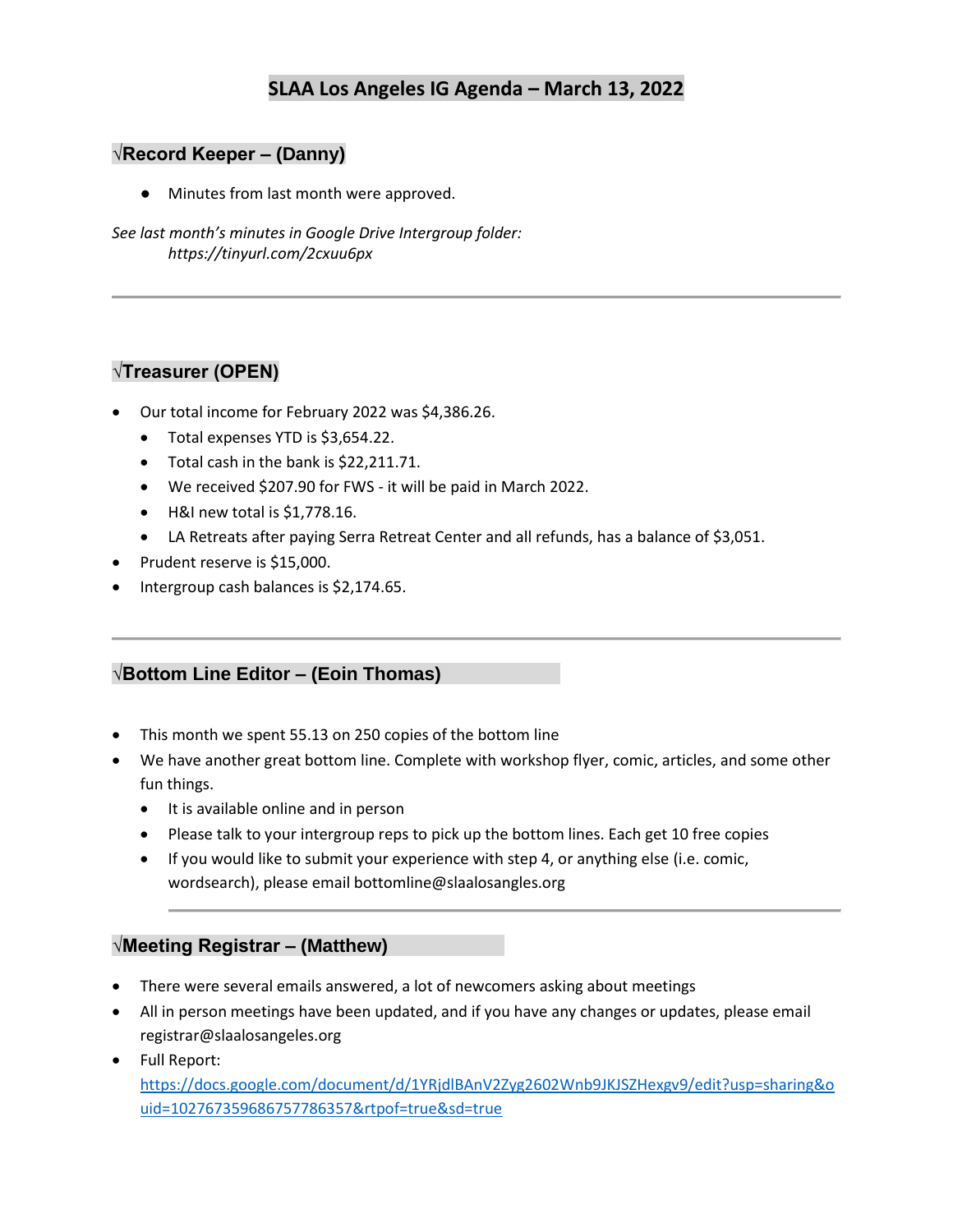## **Virtual Meeting Registrar – (Kelsey)**

- 2 meetings added, 3 meetings modified
- If you have updates about virtual meetings, please email virtualmeetings@slaalosangeles.org
- Full Report: [https://docs.google.com/document/d/178trZWM-](https://docs.google.com/document/d/178trZWM-GVx7Q9T96AxvKviunxR8Coxno3YH5tOFHak/edit?usp=sharing)[GVx7Q9T96AxvKviunxR8Coxno3YH5tOFHak/edit?usp=sharing](https://docs.google.com/document/d/178trZWM-GVx7Q9T96AxvKviunxR8Coxno3YH5tOFHak/edit?usp=sharing)

## **√ Phone Line – (Sarah S.)**

- The phone messages and number has been unlocked.
	- 12 calls, all responded to
		- One about starting a meeting in the OC
		- One about the sponsor list
		- One about someone picking up the copy of the basic test.

## **√Literature – (Claire) (Assistant: Megan)**

- Adam filling in for Claire
	- Inventory sales have increased
	- Can order online, in person, order on website, also email Adam for in person drop off in WeHo area
		- Question answered about paying via Venmo. (Venmo, paypal, cash accepted, amongst others)

## **√ Journal Rep – Mona**

- Flyer posted in chat and in person. Please take link or hard copies and please hand them out at group
	- You can subscribe to the journal online
	- You can write your own shares and stories of the journal
	- Current topic (March 15 deadline): What is the best thing your sponsor has ever told you. Can submit through the website.
	- Next month question is: What is anorexia/withdrawal in your experience. What tools have helped you with this?
- Please reach out to Mona if you have any questions
- Flyer: [https://drive.google.com/file/d/1-EqqN\\_mvj9-CGDmS82-JD6qBf0Qvta-\\_/view?usp=sharing](https://drive.google.com/file/d/1-EqqN_mvj9-CGDmS82-JD6qBf0Qvta-_/view?usp=sharing)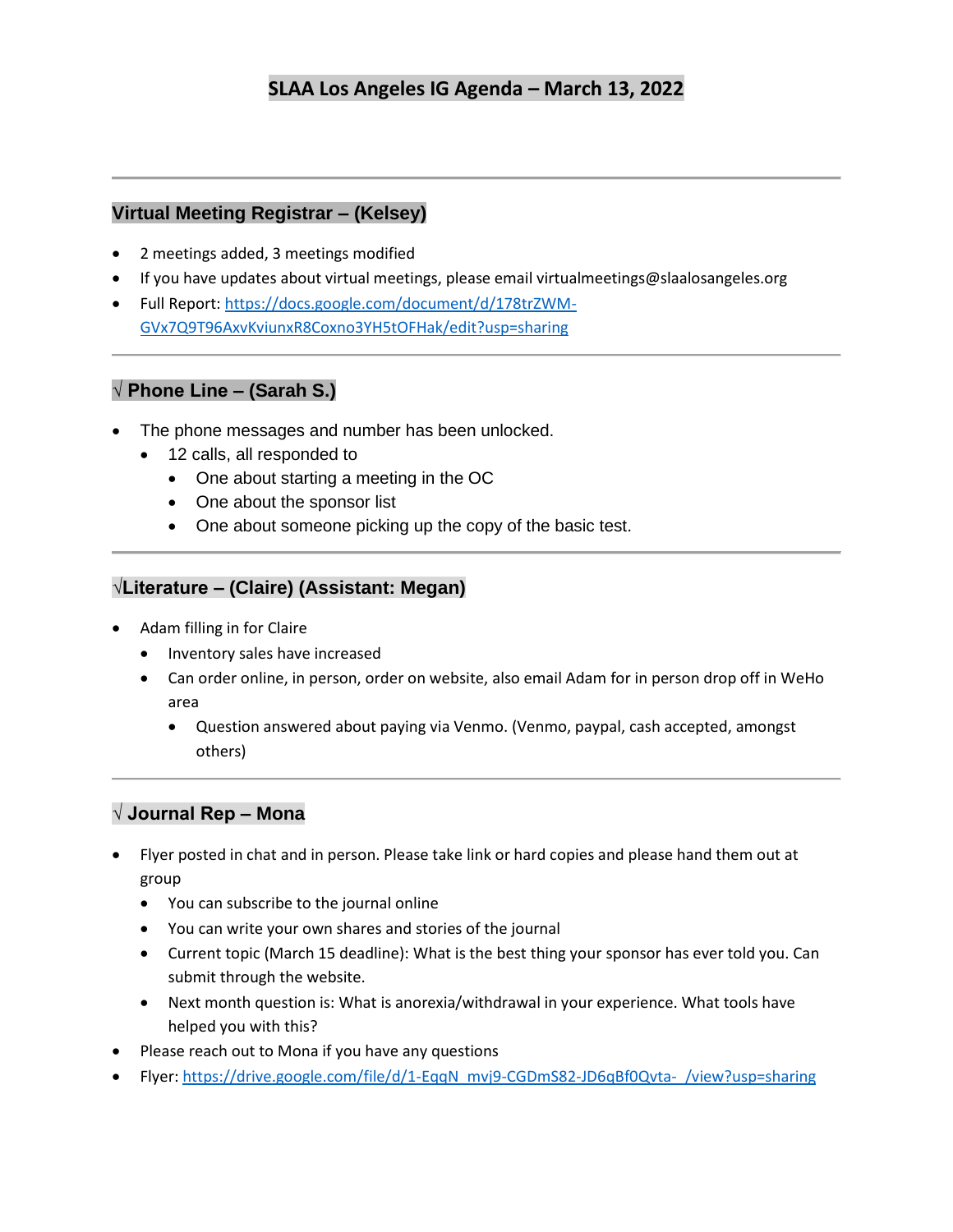## **√ Webmaster – (Dave G.)**

- We had 7261 visits, down by about 8% in January
	- 4068 was unique visitors
	- About 2/3s of visitors were new
	- Most of them found website through google search
	- Visitors from 53 different countries, and every continent except Antarctica
- Service positions were updated
- Links are being updated as well
- Location map is being looking into for in person meetings
- Full report has now been posted in the agenda folder on Google Drive

#### **√Workshops & Retreats – (Sean)**

- March 19<sup>th</sup> from 1-4. About 15 per intergroup rep.
- It is on Zoom but talks for the next three being in person.
- The topic for this upcoming workshop is "Recovery in the Age of a Pandemic"
- Flyer:<https://drive.google.com/file/d/1SDLP4-0CML4TjdRk-BpfKnBOO3z0iuJI/view?usp=sharing>

#### **√H&I Committee – (Rachel W)**

- We ask all intergroup reps to please have an H&I rep at your meeting
- Twice a month meeting, they start at 5pm.  $2^{nd}$  and  $4^{th}$  Sundays
- Looking to create a PenPal recovery program for incarcerated individuals
- New Panel starting in Sherman Oaks at a Treatment Center
- Need new Zoom Facilitator for Tarzana panel.
- Looking for multiple positions for H&I committee.
- Full Report: [https://docs.google.com/document/d/1z1J3vA9-](https://docs.google.com/document/d/1z1J3vA9-7duZo0fsGeBD_RUzLsPrF5BFFMtWac4LrqY/edit?usp=sharing) [7duZo0fsGeBD\\_RUzLsPrF5BFFMtWac4LrqY/edit?usp=sharing](https://docs.google.com/document/d/1z1J3vA9-7duZo0fsGeBD_RUzLsPrF5BFFMtWac4LrqY/edit?usp=sharing)

### **√ Speaker List Keeper – (Alex)**

- 1 Person requested to be added to speaker list
	- 1 speaker seeker
	- There is no sobriety requirement to be added, so anyone can be added to the list
- Please reach out to [speakerslist@slaalosangeles.org](mailto:speakerslist@slaalosangeles.org) for help finding a speaker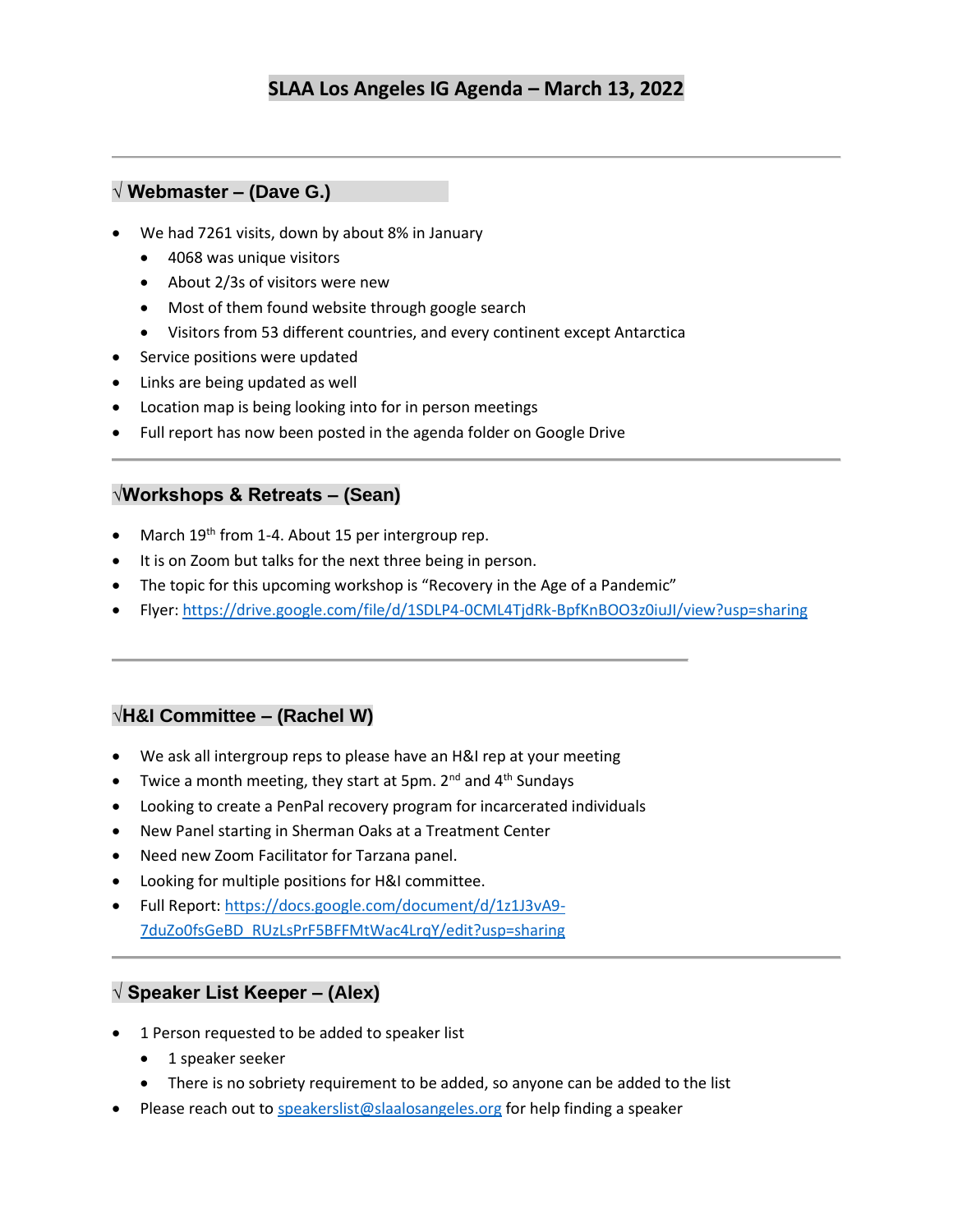## **Literature Copier – (Open)**

#### **Audio Library Committee – (Kye)**

- Please record leads on phone
- Email audio to audio@slaalosangles.org
- An agreement will then be needed to be signed by you in order to release the audio
- audio@slaalosangeles.org

### **√ ABM Delegates – ( Jayk, Rachel, Claire (alternate), Sarah (alternate)**

- Registration is open for ABM in August @ Sacramento
- Scholarships available to lessen cost for delegates
- ABM delegates will be sharing with all fellows about what will be discussed in a Zoom meeting in a few months
- Full Report: [https://docs.google.com/document/d/1efHIg3jr9kSAumtq6aHUZp7on8ESBKuu/edit?usp=sharing&o](https://docs.google.com/document/d/1efHIg3jr9kSAumtq6aHUZp7on8ESBKuu/edit?usp=sharing&ouid=102767359686757786357&rtpof=true&sd=true) [uid=102767359686757786357&rtpof=true&sd=true](https://docs.google.com/document/d/1efHIg3jr9kSAumtq6aHUZp7on8ESBKuu/edit?usp=sharing&ouid=102767359686757786357&rtpof=true&sd=true)

#### **FWS Conference Committees**:

#### **Literature Committee Conduit – OPEN**

- Multiple guides and pieces of literature being worked on.
- Link in chat posted with the specific pieces of literature being worked on

#### **Sponsorship Committee Conduit – OPEN**

- Strengthening Sobriety through Sponsorship literature being sent around for feedback from all meetings.
- Please ask the conduit for the rough draft to share with your meeting.
- Hoping to finalize the literature in August.
- A Fellow said that literature review needed to receive the rough draft earlier for it to be published this year.

#### **Steps, Traditions, & Concepts Conduit – OPEN**

● Two questions at the meeting: One was from another individual asking about languages and SLAA literature. Another question about 12 Traditions and how they can apply to other intergroups.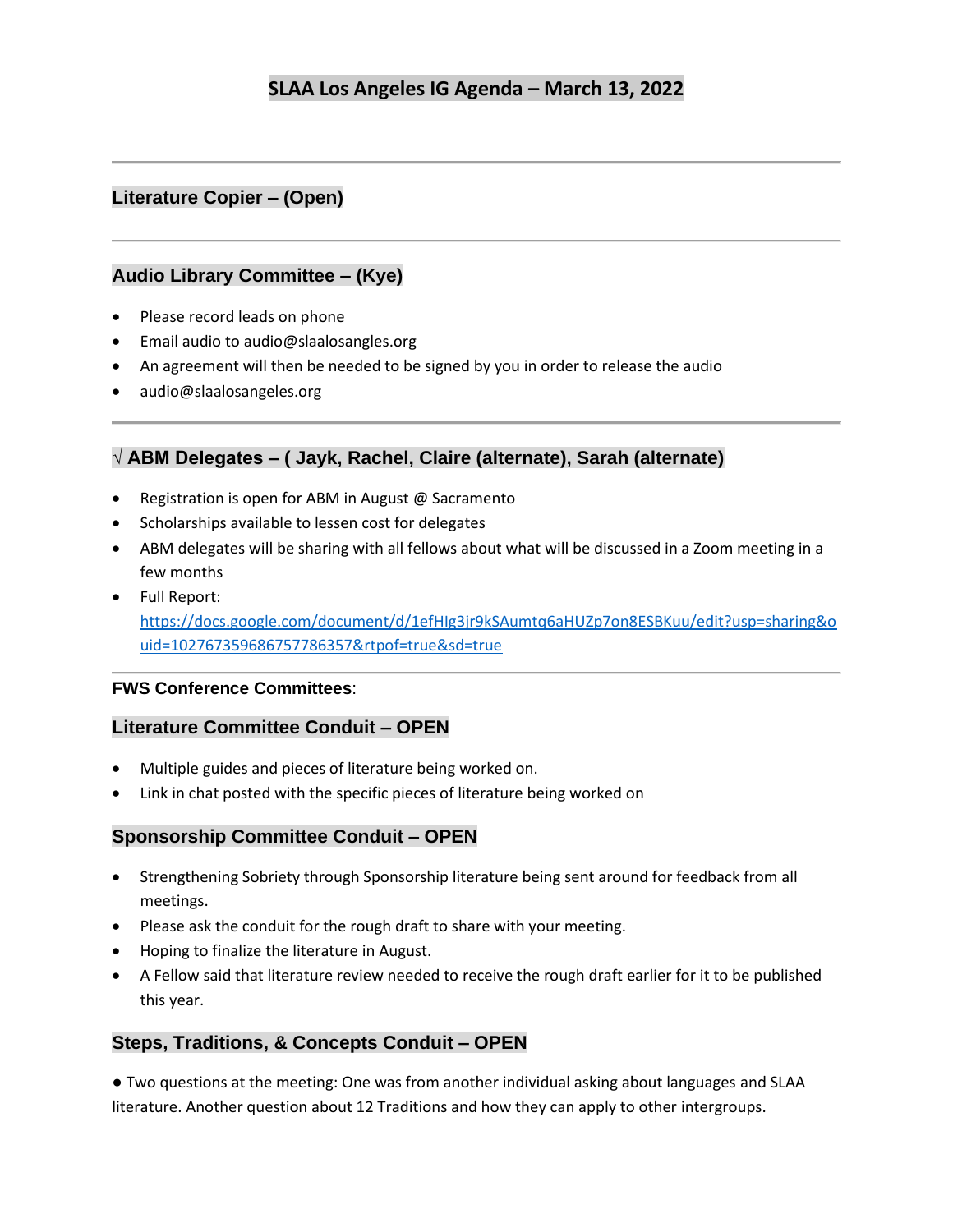Full Report:

### **Translation Committee Conduit – OPEN**

●

#### **Diversity Committee Conduit – OPEN**

• No Report

#### **SLAA Los Angeles, Inc. Board of Trustees – (Dave G, chair)**

- New chairperson is Mona
	- Annual meeting was held
	- One open slot
	- Dianne is still CFO
	- Dave G is new secretary
	- The open position is a great way to be of service. Hopefully people will be willing to step up into the position
		- Must have had to have 2 years of intergroup service
- Financials were gone over
	- A lot of confusion over 15k that we have
	- It is not a prudent reserve, more of an operating fund
	- It is an amount based on expenses we have as an intergroup
	- If we spend that 15k, then we run the risk of not having money for payments
- New treasurer will be added to bank account

### **SLAA FWS Board of Trustees (If Rep Present… Christina M or other)**

No representative is present

#### **6. Old Business**

- *(From Agenda) Allocate \$2,160 seed money from Intergroup Treasury to direct hire 1 year's worth of ASL interpreting services (2-person team) for the Thursday 6pm Silver Lake meeting.*
- Multiple documents available in the Google Drive regarding the motion, including a piece written by the motion maker.
- Question 1: Wonder why we need two interpreters at a time.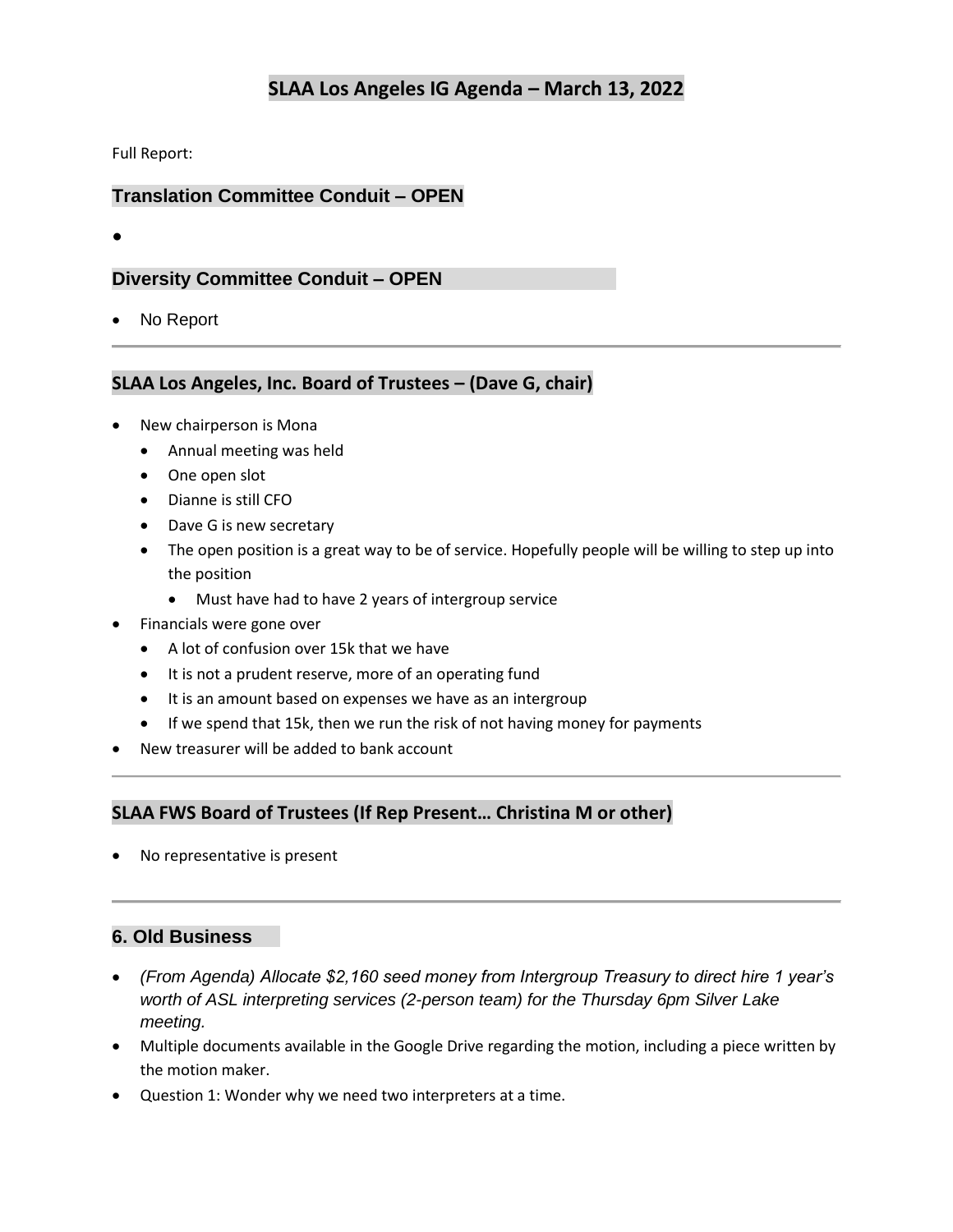- Answer: Because for good health and workplace self-care, they switch off with each other.
- Question 2: Clarification on where the money will be pulled from to pay for this.
	- Answer: The prudent reserve could be dipped into, but we should avoid that. There is money available (2174.65 unrestricted) right now that is not put towards expenses.
- Question 3: What would happen if we do not collect enough money for the ASL basket that is proposed to go around at the Silverlake? Or if we go over limit.
	- Answer: There is a meeting at Silverlake to discuss having the ASL basket being made. The ASL basket would collect money for the upcoming year, while the money being asked for today would cover this year. Also, there would be avenues available for all groups to donate to the access fund.
- Question 4: If someone doesn't show up within 15 minutes with need for services, the interpreters can be cut loose?
	- Answer: Yes, and they will get paid no matter what.
- Question 5: Do we have any idea how many deaf or hard of hearing persons would be attending this meeting, or are a part of the great LA Fellowship
	- The motion maker is a regular at the Silverlake meeting. There are another two individuals who have hearing loss (Whom the motion maker knows) but they do not go to Silverlake meeting.
- Question 6: Would the motion maker consider making a hybrid meeting, to make more access, opposed to the Silverlake meeting, or to make the Silverlake meeting hybrid
	- Answer: Not applicable to the motion
- Question/Statement 7: Our 12 traditions of SLAA.  $4<sup>th</sup>$  tradition was restated.  $7<sup>th</sup>$  Tradition was also restated. All of the other meetings that the statement maker knows of pays for their own interpreters.
- Question 8: Across other 12 Steps Programs, what experience do they have with the issue of providing ASL interpreters. Also wants people to consider virtual meetings for the interpreter to come to.
	- Answer: There are multiple self-supporting meetings in other fellowships
- Question/Statement 9: We have been using the speech to text Zoom tool, can we use a similar tool for a bigger screen using a similar item of tech?
	- Answer: Not applicable
- Questions 10: Having a hard time grasping how the two interpreters will split the time.
	- Answer: The first 30 minutes one interpreter works, then the next 30 minutes they switch. And so on and so on.
- Question/Statement 11: As treasurer for Silverlake meeting, they made 36 dollars for 50 dollar rent, but the previous meeting they did. So, money inflow is unpredictable.
- Question/Statement 12: This is not a motion from the meeting? Is it a motion from an individual person? Is there any accountability built into the motion, whereas who is paying/how is the money being dealt out? Who is the benefit of the service if no one attends?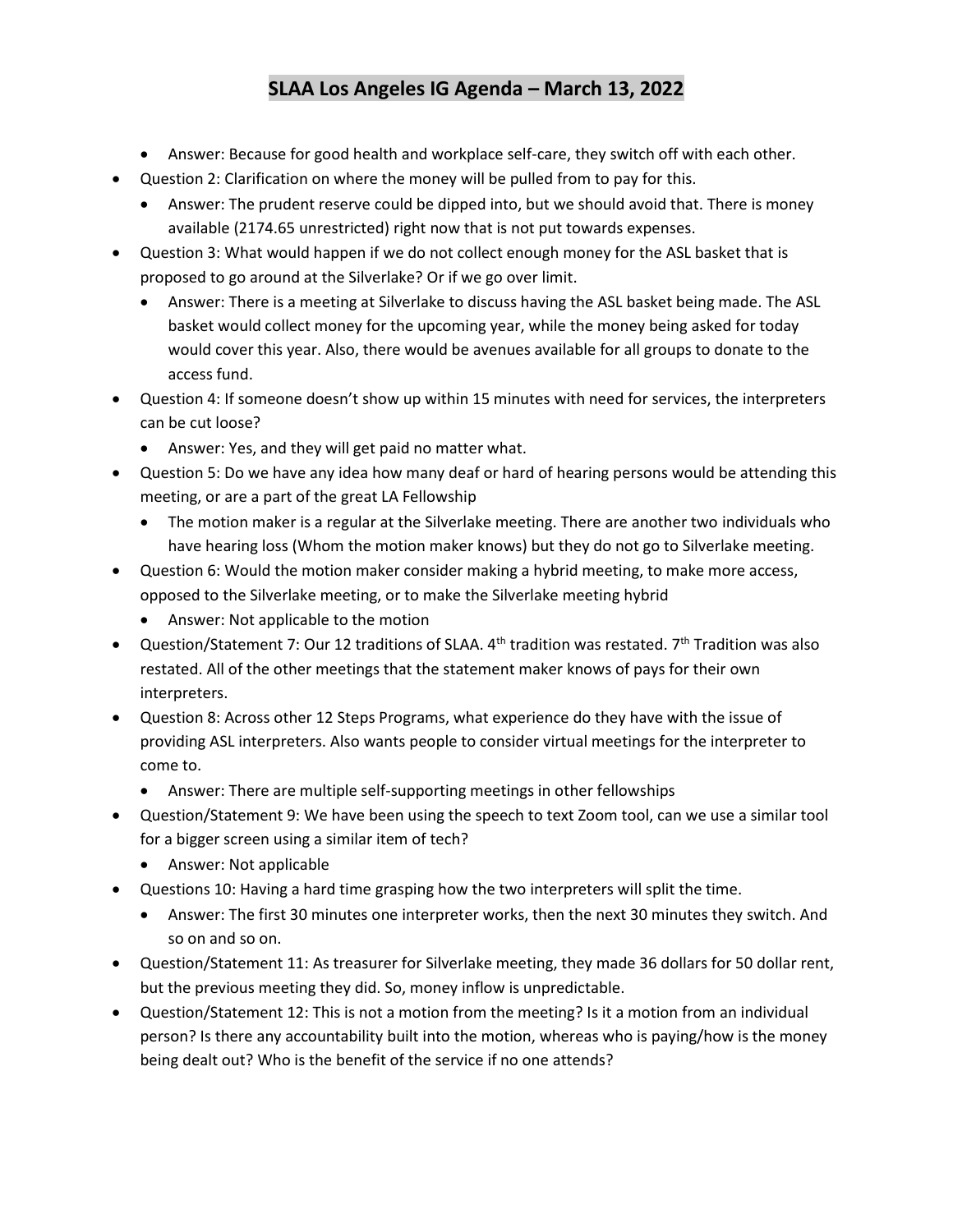• Answer: One person brought the motion, not a meeting. As for paying the person, the money will go to the treasurer of Silverlake, then at the end of the meeting, the treasurer will pay both interpreters.

#### PROS/CONS

- Con: Not opposed to having an interpreter, they are in favor. However, intergroup should not have to pay for this. This meeting would not be autonomous then.
- Pro: Would be prefer it to be self-supporting, but thinks we have the money to do it out of charity and kindness. The intention is support it in real time, and this is just Seed Money more or less.
- Pro: We have the money, and to have one meeting to provide it is worth it.
- Pro: Third Tradition should be cited. Fifth tradition, and this motion makes it possible.
- Con: Our common welfare comes first, therefore this motion does not make sense
- Con: Says it is favoring one meeting and one cause, and that the Silverlake meeting should raise money itself.

Vote:

#### **16 Yes, 12 No, 1 Abstain**

#### **Motion Passes**

#### **7. New Business**

- *(From Agenda) 1 - I would like to make a motion for LA Intergroup to select a representative to attend the Intergroup Virtual Forum, and report to Intergroup in April.*
	- This a meeting as to which we have sent representatives before
	- No objections to Motion
	- Dave raised hand to represent
	- Mona raised her hand to represent

*Vote: 14 for and 9 against*

#### Motion Passes

- *(From Agenda) 2. Create ASL Access Fund*
- *(From Agenda) 3. Permission to find grant applications from outside organizations to cover longterm costs of ASL interpreting hire fees for the SLAA Los Angeles Treasury.*